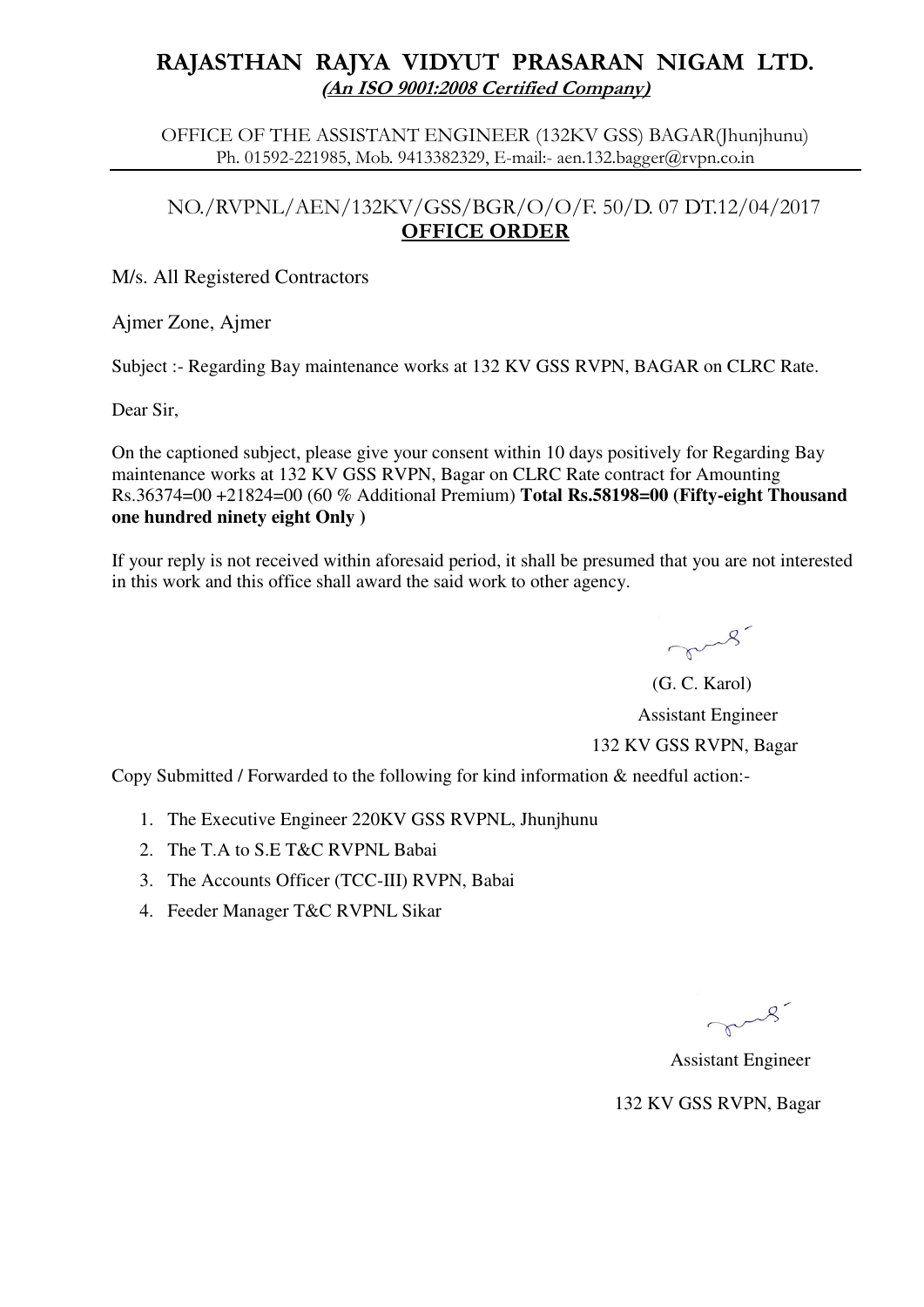## RAJASTHAN RAJYA VIDHYUT PRASARAN NIGAM LTD. (An ISO 9001:2000 Certified Company)

### OFFICE OF THE ASSISTANT ENGINEER(132KV GSS) BAGAR (JJN) Ph. 01592-221985, Mob. 9413382329, E-mail:- aen\_132\_bagger@rvpn.co.in

### **G Schedule for Maintenance work of Substation on labour contract Rate as per order No.RVPN/SE(SSPC)/XEN(TK)/BSR/A1/D.21 dated 04.04.2011**

| S<br>No                  | Description of Work                                                                                                                                                                                                                                                                                                                                                                                                                                                                                                                                                                                                                                                                                                                                                                                                                                                                                                                                                                                                                                                                                                                                                                                                                                                                                                              | Unit                         | Qty.                                                  | Rate                                     | Amount in<br><b>Rs</b>                                  |
|--------------------------|----------------------------------------------------------------------------------------------------------------------------------------------------------------------------------------------------------------------------------------------------------------------------------------------------------------------------------------------------------------------------------------------------------------------------------------------------------------------------------------------------------------------------------------------------------------------------------------------------------------------------------------------------------------------------------------------------------------------------------------------------------------------------------------------------------------------------------------------------------------------------------------------------------------------------------------------------------------------------------------------------------------------------------------------------------------------------------------------------------------------------------------------------------------------------------------------------------------------------------------------------------------------------------------------------------------------------------|------------------------------|-------------------------------------------------------|------------------------------------------|---------------------------------------------------------|
| 3.0                      | <b>Maintenance of Bay Equipments</b>                                                                                                                                                                                                                                                                                                                                                                                                                                                                                                                                                                                                                                                                                                                                                                                                                                                                                                                                                                                                                                                                                                                                                                                                                                                                                             |                              |                                                       |                                          |                                                         |
|                          | Providing of work assistance as given below in Maintenance<br>work of following bay equipments such as Circuit Breaker,<br>Current Transformers, Lightning Arrestors, Isolators, CVTs,<br>PLCC equipments and corresponding Control and Relay<br>Panels. (All spares, lubricating material and only special T&P<br>shall be provided by RVPN. Cleaning material and general<br>T&P shall be arranged by the contractor.)<br>a) Checking of tightness of clamps &connectors.<br>b) Cleaning of all insulators.<br>c) Attending to oil leakage, if any.<br>d) Cleaning of all Junction Boxes and secondary terminal<br>boxes.<br>e) Checking of operation of CB throughrelays and verifying<br>various logic andcontrol circuits and annunciation circuits.<br>f) Measurement of CB operation timings.<br>g) Checking of Isolator operation and itsalignments.<br>h) Checking of gas pressures like SF6 & N2in circuit<br>breakers/CTs, etc.<br>i) Measurement of IR values of LAs, CTs and CVTs.<br>j) Lubrication of defined parts of all equipments all<br>required points.<br>k) Washing the equipments. In case oilstains are present, then<br>washing is to bedone with use of detergent solution.<br>1) Cleaning of C&R panel from inside.<br>m) Providing other related work assistance as may be<br>required by Incharge. |                              |                                                       |                                          |                                                         |
| 3.1<br>3.2<br>3.3<br>3.4 | $400$ KV Bay(1 No. Supervisor + 10 Nos. Workmen)<br>220 KV bay (1 No. Supervisor + 8 Nos. Workmen)<br>132 KV bay (1 No. Supervisor + 6 Nos. Workmen)<br>33 or 11 KV bay (1 No. Supervisor + 5 Nos. Workmen)                                                                                                                                                                                                                                                                                                                                                                                                                                                                                                                                                                                                                                                                                                                                                                                                                                                                                                                                                                                                                                                                                                                      | Each<br>Each<br>Each<br>Each | $\overline{0}$<br>$\boldsymbol{0}$<br>$5*1$<br>$10*1$ | 2773.00<br>2332.00<br>1892.00<br>1666.00 | $\boldsymbol{0}$<br>$\mathbf{0}$<br>9460.00<br>16660.00 |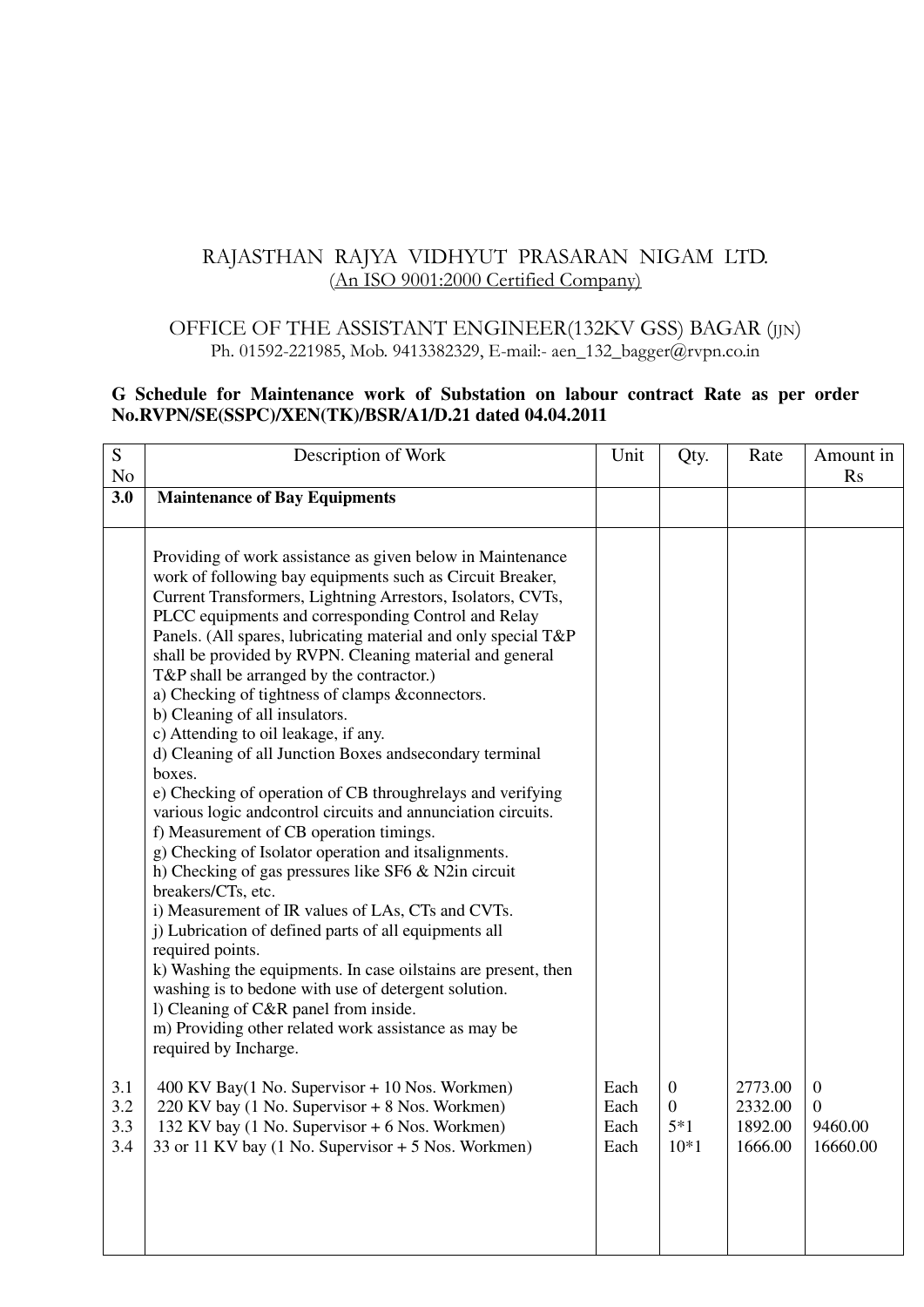| 4.0                      | <b>Maintenance of Power Transformers</b>                                                                                                                                                                                                                                                                                                                                                                                                                                                                                                                                                                                                                                                                                                                                                                                                                                                                                                                                                                                                                                                                                                                                               |                                                              |                                                      |                                       |                                                       |
|--------------------------|----------------------------------------------------------------------------------------------------------------------------------------------------------------------------------------------------------------------------------------------------------------------------------------------------------------------------------------------------------------------------------------------------------------------------------------------------------------------------------------------------------------------------------------------------------------------------------------------------------------------------------------------------------------------------------------------------------------------------------------------------------------------------------------------------------------------------------------------------------------------------------------------------------------------------------------------------------------------------------------------------------------------------------------------------------------------------------------------------------------------------------------------------------------------------------------|--------------------------------------------------------------|------------------------------------------------------|---------------------------------------|-------------------------------------------------------|
|                          | Providing of work assistance as given below inMaintenance of<br>Power Transformers for thefollowing types of Power<br>Transformers. (All spares, lubricating material and only<br>specialT&P shall be provided by RVPN. Cleaning material and<br>general T&P shall be arranged by the contractor.)<br>a) Cleaning of porcelain of bushings.<br>b) Checking of tightness of clamps & Connectors.<br>c) Cleaning of Buchholz $\&$ oil surge relays.<br>d) Cleaning of glasses of all oil level indicators.<br>e) Cleaning of marshalling box, cooler control cubicle,<br>thermometer etc., as provided.<br>f) Attending to oil leakage from Transformer Body &<br>Bushings.<br>g) Checking of oil level in oil filled bushings.<br>h) Checking of Drycol air drying system.<br>i) Measurement of I.R. values.<br>j) Measurement of earth resistance.<br>k) Testing of PRD<br>1) Checking of tripping circuits of Buchholz & WDG, oil<br>temperature controls and protection scheme.<br>m) Checking of OLTC gear operations.<br>n) Checking of auto circuits of cooling bank.<br>o) Taking of oil samples for testing.<br>p) To carryout other special measurements asmay be<br>required. |                                                              |                                                      |                                       |                                                       |
| 4.1<br>4.2<br>4.3<br>4.4 | q) Providing of other related work assistanceas may be<br>required by work incharge.<br>400/220 kV, 315 MVA or 250 MVA<br>(8 Nos. Workmen)<br>220/132 kV, 100 MVA or 50 MVA and 220/33 kV,<br>(6 Nos. Workmen)<br>132/33 kV & 132/11kV (All capacities)<br>(5 Nos. Workmen)<br>33/11 kV & Aux. supply station Transformer<br>(3 Nos. Workmen)                                                                                                                                                                                                                                                                                                                                                                                                                                                                                                                                                                                                                                                                                                                                                                                                                                          | Each<br>Trf.<br>Each<br>Trf.<br>Each<br>Trf.<br>Each<br>Trf. | $\mathbf{0}$<br>$\boldsymbol{0}$<br>$02*1$<br>$01*1$ | 1797.00<br>1357.0<br>1220.0<br>774.00 | $\mathbf{0}$<br>$\boldsymbol{0}$<br>2440.00<br>774.00 |
| 5.0                      | <b>Maintenance of Bus Bars and Associated</b><br><b>Equipments</b>                                                                                                                                                                                                                                                                                                                                                                                                                                                                                                                                                                                                                                                                                                                                                                                                                                                                                                                                                                                                                                                                                                                     |                                                              |                                                      |                                       |                                                       |